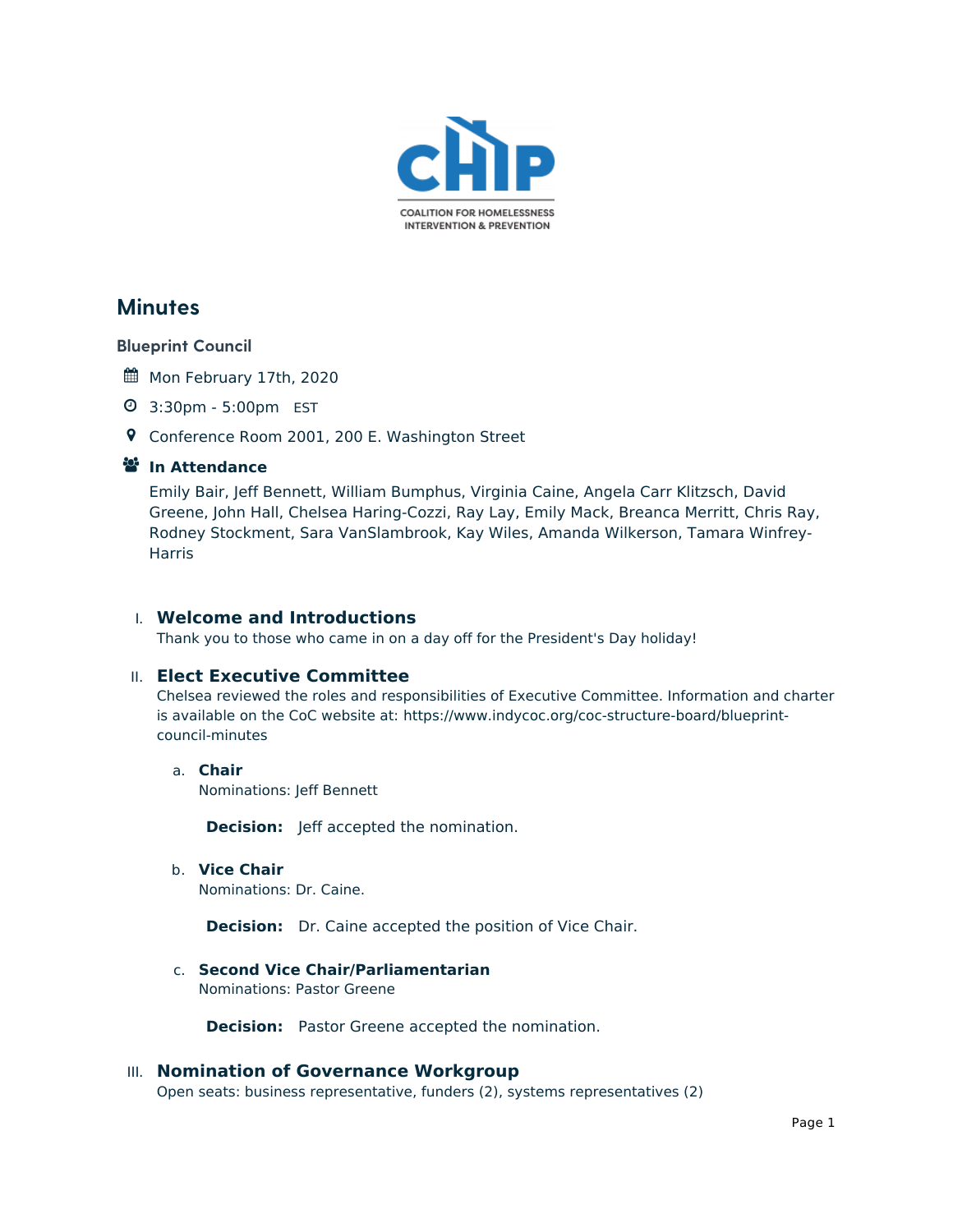Governance Workgroup will identify individuals/agencies that would be appropriate to outreach to to join Blueprint Council.

Nominations: Amanda Wilkerson, Jeff Bennett, Kay Wiles, Tamara Winfrey Harris

**Decision:** All 4 members accepted and will serve as the 2020 Governance Workgroup.

### IV. **Blueprint Council Operations (Quick Reminders)**

#### a. **Boardable**

Please be sure to login and familiarize yourself with Boardable. Agenda and associated materials will be available 10 days prior to each meeting.

Contact Emily Bair [\(ebair@chipindy.org](mailto:ebair@chipindy.org)) with any questions or for a tutorial.

#### b. **2020 Blueprint Council meeting dates and locations**

Meetings are held bi-monthly and will be at rotating locations. Next meeting is April 20 at 3:30p at CICF. All details are in Boardable Meetings.

#### c. **2020 Full CoC meeting dates and locations**

Meetings are being held quarterly at UWCI. All details are at www.indycoc.org/calendar

#### V. **Level Setting**

#### a. **Infrastructure, Vision**

Chelsea reviewed the system vision that was created in 2019 by a diverse of CoC members, agencies, and advocates. This is not how our homeless response system currently operates, but is our ideal state that is being worked towards.

Every component of the system should focus on how to get individuals and families in our system into housing as fast as possible and how to help them maintain that housing.

CES (Coordinated Entry System) is not a way to get on a "housing list" but how to rapidly connect individuals and families to the correct intervention and supports. This means that we must also have sufficient resources avaialble through each permanent housing intervention.

The Blueprint Council is not responsible for determining every step needed to get the system functioning in this new vision, but there are lines of work with dedicated project managers and practitioners working on the ground day to day to determine best practices and policies. Once tested and verified, these are lifted up to the Blueprint Council for approval and resource alignment.

Currently, the largest need is for Rapid ReHousing (RRH), but the largest amount of resource has been put into Permanent Supportive Housing (PSH).

CoC identified 4 priority populations: veterans, chronically homeless, families, and youth & young adults.

While chronic homelessness is a small portion of the overall population, they utilize the highest amount of resources. Focusing on this population allows the general community to see higher cost savings and decrease in visible homelessness, further empowering the work of the CoC.

### VI. **2020 Priorities: Veterans**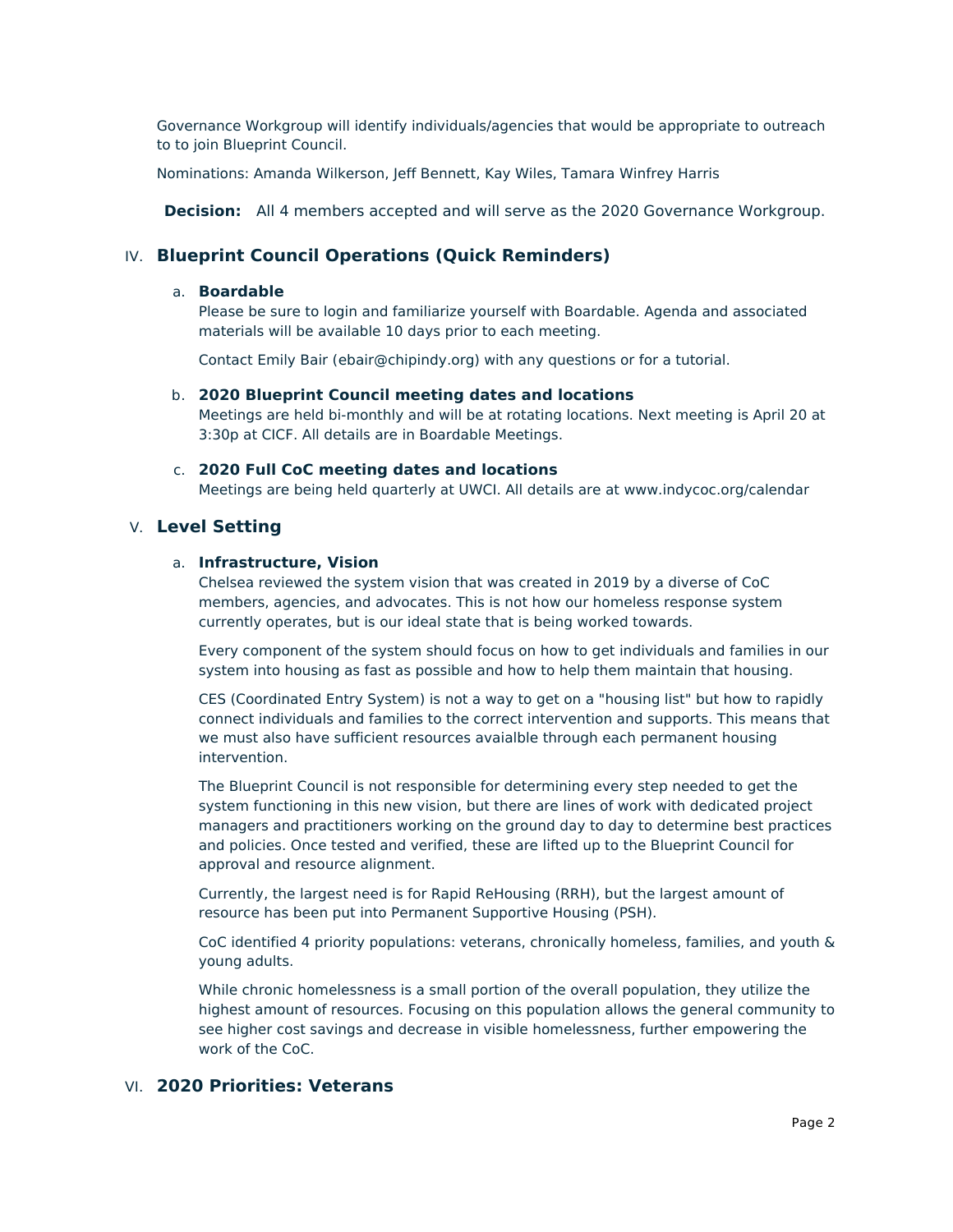Veterans experience homelessness at a higher rate than the general population, and Indianpolis has double the national average for veterans experiencing homelessness. Federally, additional resources have been designated for veterans. Therefore, the Indianapolis CoC made veterans a priority population.

Ending veterans homelessness (referred to as reaching "functional zero" in other programs) does not mean that there will never be another veteran who experiences homelessness, but that when veterans enter our system we are able to prevent or end their homelessness as fast as possible and ensure they do not return to homelessness.

Currently, no decisions needed by the Blueprint Council. The veterans line of work have identified gaps in the system and are working to address them.

Nationally, veteran homelessness is decreasing. In Indianapolis' 2019 Point in Time (PIT) Count, there was a small increase (8 veteran households). Most veteran households in our city are in emergency shelter or transitional housing; only a small number of veterans are unsheltered.

We are utilizing USICH's (US Interagency Council on Homelessness) 4 criteria and benchmarks to know we have ended veterans homelessness.

More information is available online: <https://www.usich.gov/goals/veterans/>

The CoC has currently met one of four criteria and benchmarks - the number of veterans entering transitional housing (TH)/grant and per diem (GPD) is less than the number of veterans entering the system on a monthly basis.

System strengths:

- 1. partnership and support of VA, IHA, City, and faith based providers.
- 2. data sharing

Opportunities for improvement:

- 1. HUD-VASH process refinement
- 2. CES refinement

3. data sharing & analytics - currently there are two "by-name lists" of veterans experiencing homelessness

4. resouce alignment

What can the leadership at this table (Blueprint Council) do to align priorities and elevate impact?

1. Where are there bottlenecks within the system causing the increased length of time from assessment to housing?

2. Shared definitions of veteran, homelessness, a shared mission.

3. Are there differences in housing location and/or request for services in the winter vs. summer?

4. Marion Co. Health Dept. has established a new department in 2019 for individuals experiencing homelessness and being released from incarceration.

5. Need to increase ability to share data across systems.